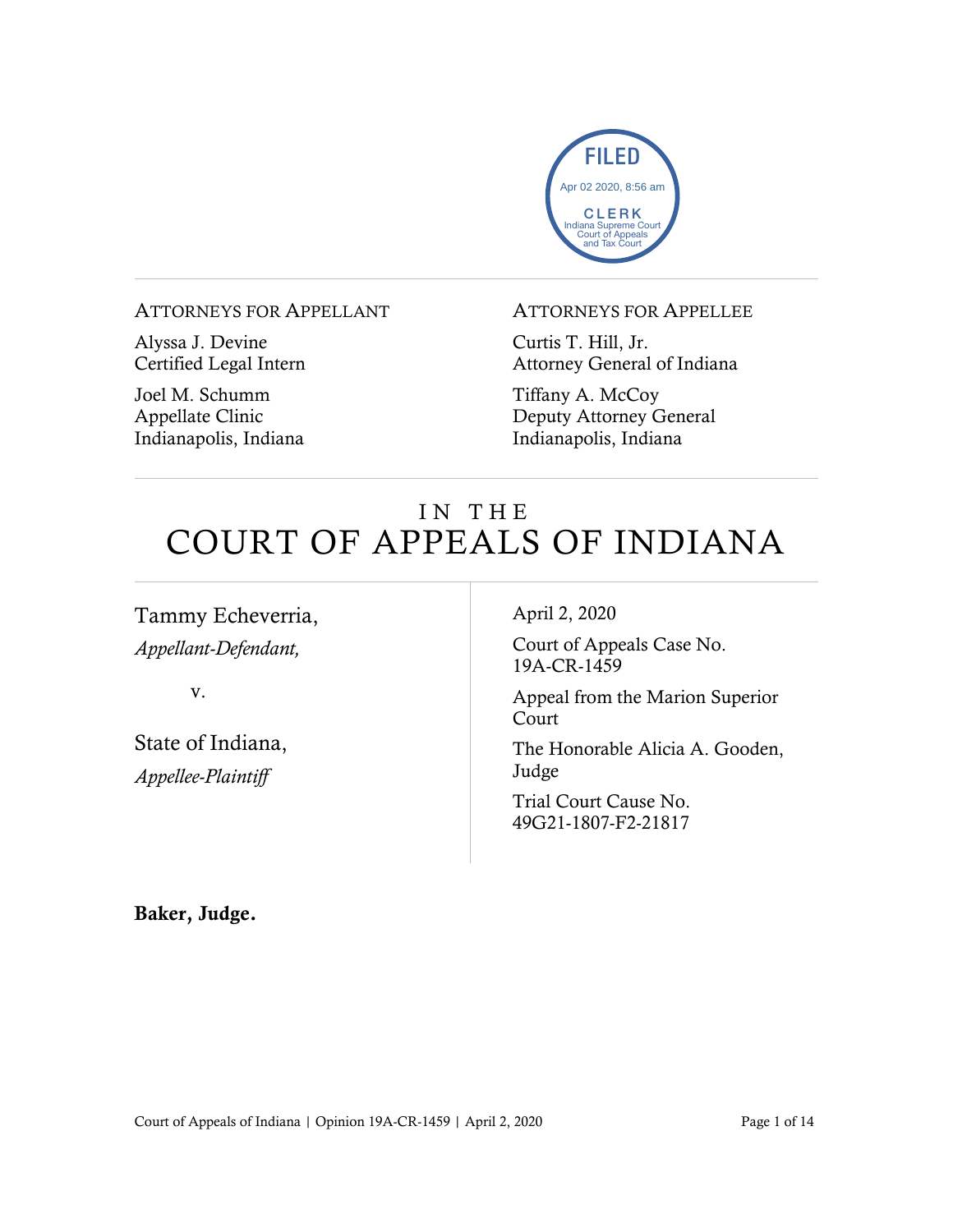[1] Tammy Echeverria appeals her convictions and the sentence imposed by the trial court for Level 2 Felony Dealing in Methamphetamine<sup>1</sup> and Level 2 Felony Dealing in a Narcotic Drug,<sup>2</sup> arguing that the trial court erred by admitting certain evidence—including testimony about a law enforcement team, ledgers, and firearms—because it was unduly prejudicial. Echeverria also contends that she did not have a fair opportunity to contest the contents of her Pre-Sentence Investigation Report (PSI) because it was furnished to her just before her sentencing hearing. Finding that the trial court committed, at most, only harmless error and that Echeverria is not entitled to relief with regards to the PSI, we affirm.

# Facts

[2] On July 3, 2018, Indianapolis Metropolitan Police Department (IMPD) Officer Lona Douglas met with a SWAT team to discuss the execution of a search warrant for a home in Indianapolis. IMPD officers had been surveilling the home and observed Echeverria and four other individuals entering the residence. Later, two individuals left the home, got into a vehicle, and drove away. IMPD officers conducted a traffic stop of that vehicle, discovered that the two individuals were Echeverria's niece and nephew, and found approximately

<sup>&</sup>lt;sup>1</sup> Ind. Code § 35-48-4-1.1(a)(2), -1.1(e)(1).

<sup>&</sup>lt;sup>2</sup> I.C. § 35-48-4-1(a)(2), -1(e)(1).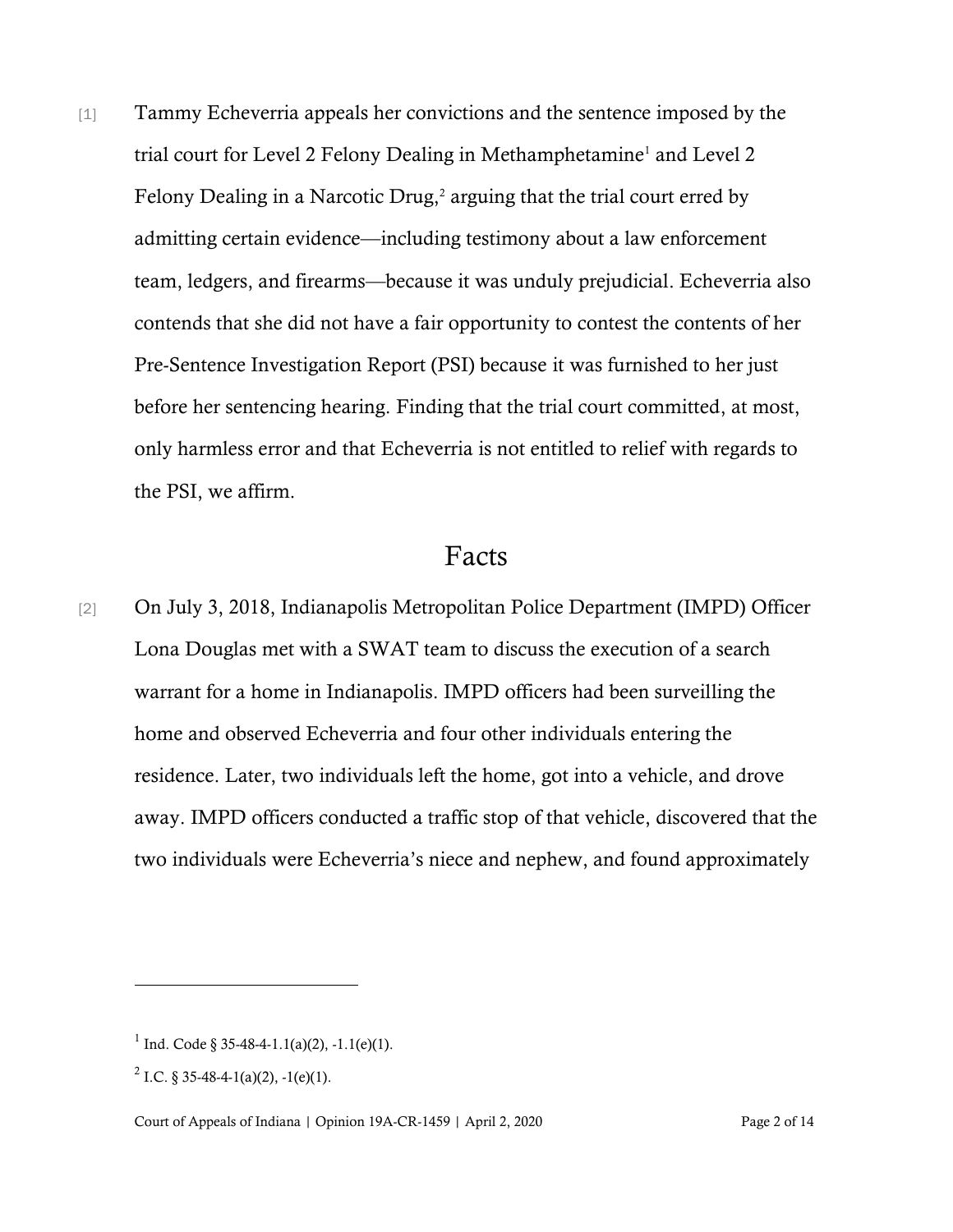100 grams of a substance later determined to be methamphetamine and over \$14,000 on their persons. Officers arrested the two and placed them in custody.

- [3] Shortly thereafter, the SWAT and the IMPD southwest "Flex" teams executed the search warrant. SWAT entered first, and upon entry, found a man sitting on a couch in the living room and Echeverria lying on a bed in the bedroom. Officers from both teams then searched the residence and discovered approximately 447.424 grams of a substance later determined to be methamphetamine, 57.110 grams of a substance later determined to be heroin, scales with drug residue on them, and other drug paraphernalia.
- [4] In the bedroom specifically, officers found \$16,000, four firearms, a woman's clothing, and bedding. They also discovered roughly twenty-eight pages of ledgers of drug transactions featuring multiple entries of dates, names, and dollar amounts. The officers *Mirandized*<sup>3</sup> both Echeverria and the man and asked them questions. Echeverria admitted to living at that residence and selling narcotics, but claimed that she only did it to pay off her son's outstanding debts. They were subsequently arrested.
- [5] On July 5, 2018, the State charged Echeverria with one count of Level 2 felony dealing in methamphetamine, one count of Level 2 felony dealing in a narcotic drug, and one count of Level 6 felony maintaining a common nuisance. On November 21, 2018, Echeverria filed a written request for copies of the ledgers

<sup>3</sup> *Miranda v. Arizona*, 384 U.S. 436 (1966).

Court of Appeals of Indiana | Opinion 19A-CR-1459 | April 2, 2020 Page 3 of 14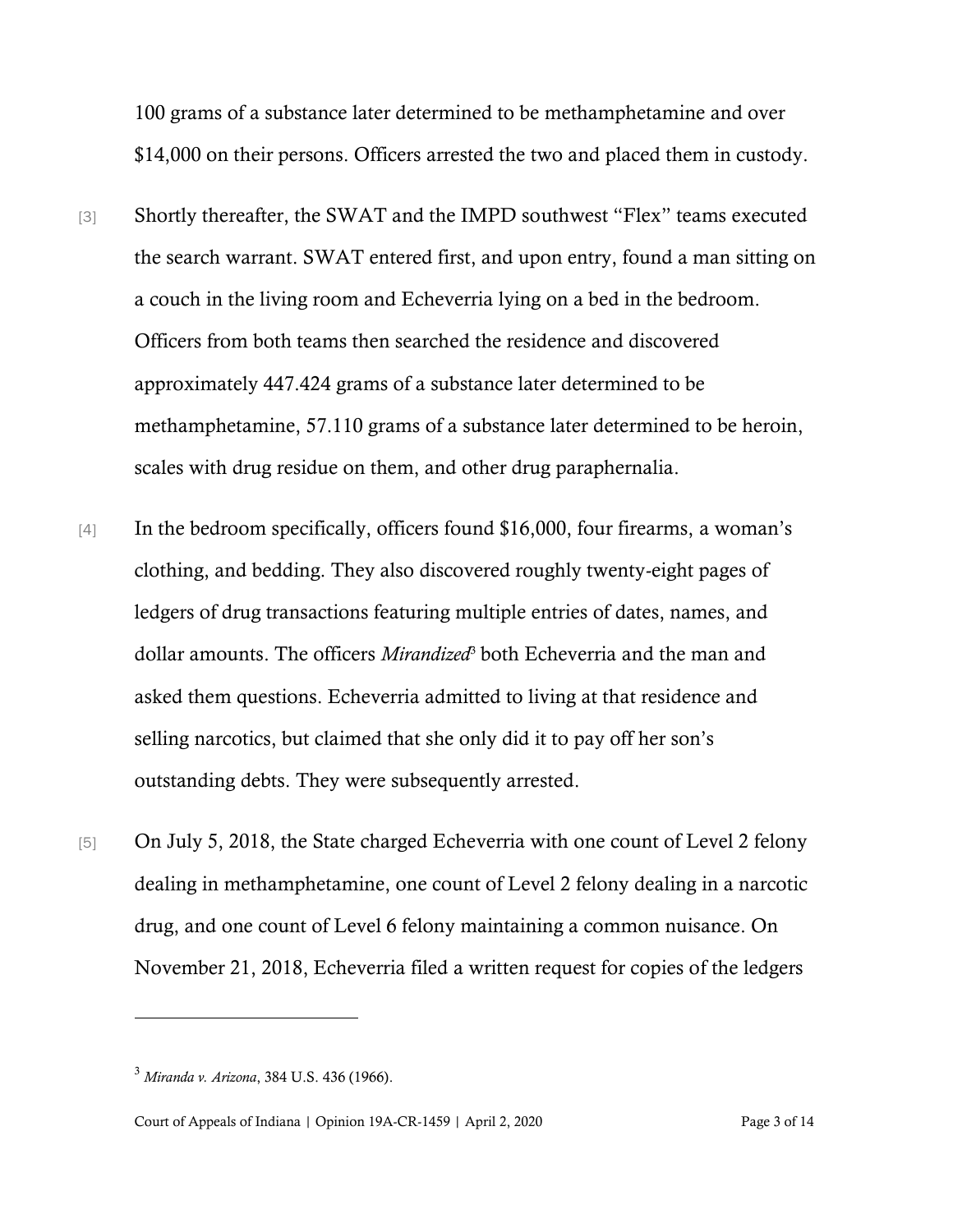pursuant to Indiana Evidence Rule 404(b). Echeverria feared that any prior bad acts evidenced by the notations in the ledgers would unduly prejudice her case and would only prove that she had acted in conformity with those acts. The State did not respond to Echeverria's request and ultimately did not provide copies of the ledgers until March 15, 2019—three days before trial.

- [6] The State moved to dismiss the maintaining a common nuisance count on March 14, 2019, which the trial court granted. Echeverria's three-day jury trial began on March 18, 2019. During the trial, officers from the IMPD "Flex" team testified about the circumstances surrounding the July 3, 2018, search and arrest. At one point, the State asked Officer Clayton Powell about what the "Flex" team does, and he replied that "[w]e are a proactive unit tasked with reducing violent crime, going after targeted violent offenders involved with firearms, narcotics—[.]" Tr. Vol. II p. 185. Echeverria's counsel objected, arguing that Officer Powell's testimony improperly characterized Echeverria as a violent criminal. The trial court overruled the objection. The trial court also ruled, over Echeverria's objections, that most of the ledgers and the four firearms would be admissible.
- [7] On March 20, 2019, the jury found Echeverria guilty as charged. On May 9, 2019, the probation department provided Echeverria with her PSI, just one day before her initial sentencing hearing. However, the trial court continued the hearing to May 29, 2019, on which day it sentenced Echeverria to an aggregate term of ten years, with five years to be executed in the Department of Correction, two years to be served on community corrections, two years

Court of Appeals of Indiana | Opinion 19A-CR-1459 | April 2, 2020 Page 4 of 14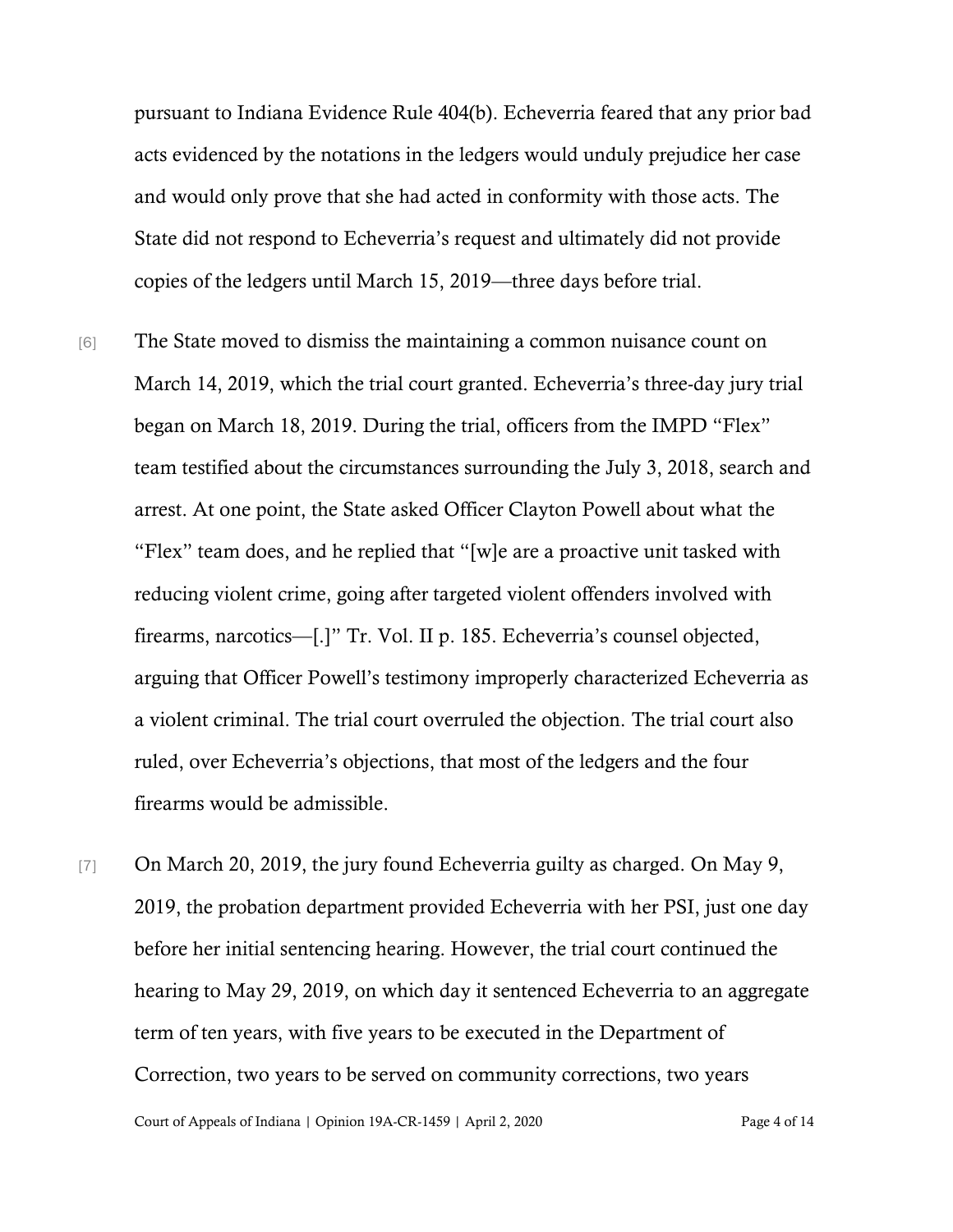suspended to probation, and one year wholly suspended. Echeverria now appeals.

### Discussion and Decision

# I. Admission of Evidence

- [8] First, Echeverria argues that the trial court erred by admitting certain evidence—including testimony about a law enforcement team, ledgers, and firearms—because it was unduly prejudicial. When there is a challenge to a trial court's admission of evidence, we will reverse only when the decision is clearly against the logic and effect of the facts and circumstances before it. *Fansler v. State*, 100 N.E.3d 250, 253 (Ind. 2018). This Court will sustain a trial court's decision regarding the admission of evidence "if it can be done on any legal ground apparent in the record." *Jester v. State*, 724 N.E.2d 235, 240 (Ind. 2000).
- [9] Indiana Evidence Rule 403 states that "[t]he court may exclude relevant evidence if its probative value is substantially outweighed by a danger of one or more of the following: unfair prejudice, confusing the issues, misleading the jury, undue delay, or needlessly presenting cumulative evidence." In other words, even if particular evidence is probative and could assist a jury in reaching its decision, the trial court can still exclude the admission of said evidence if the trial court believes that the evidence will overtly prejudice one party for any of the aforementioned reasons. Furthermore, Indiana Evidence Rules 404(a)(1) and 404(b)(1) prohibit the introduction of specific character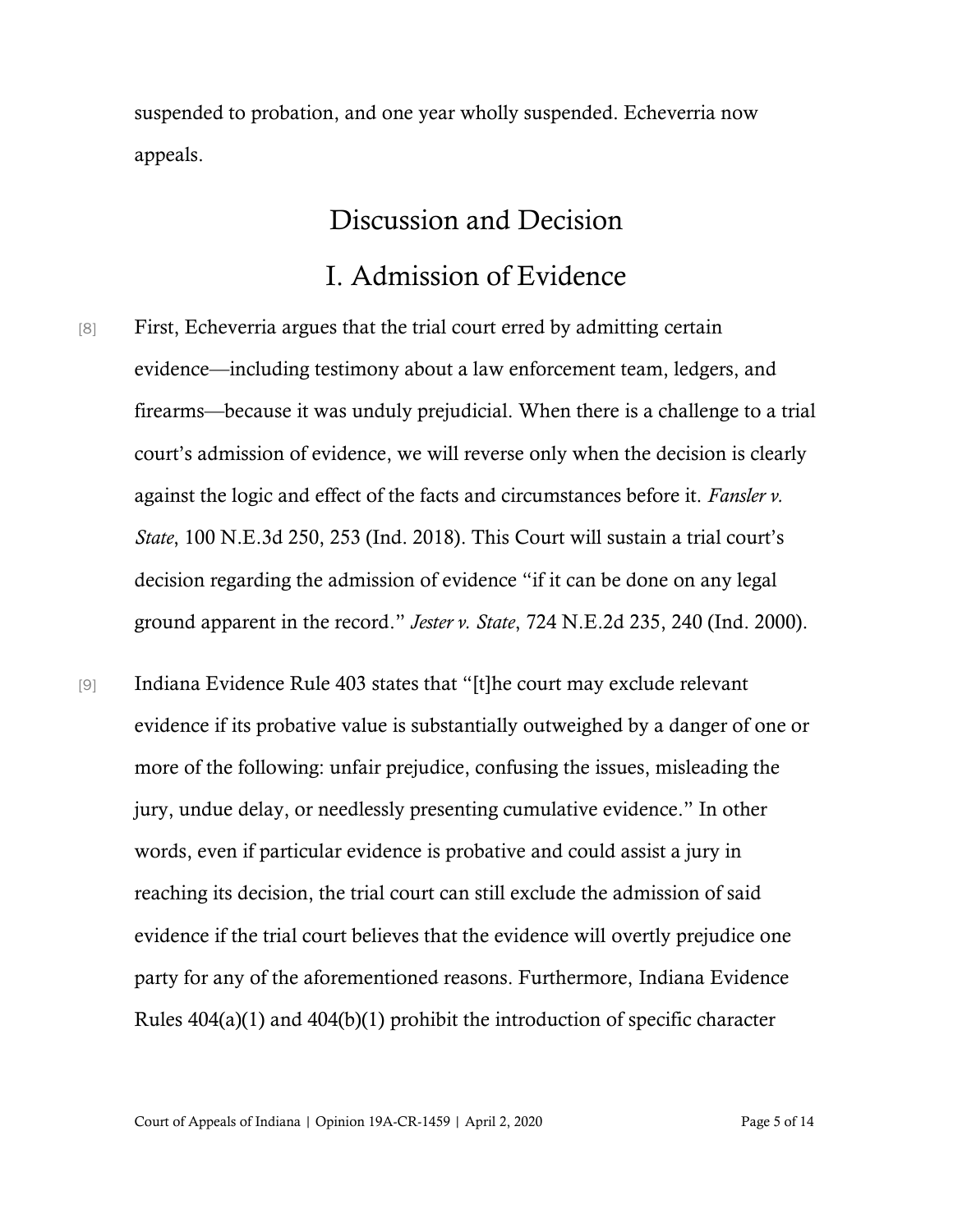traits or bad acts to prove that, in this instance, the defendant acted in conformity with those traits or prior bad acts.

### *Officer Testimony*

- [10] First, there is the testimony from Officer Powell describing the role of the IMPD "Flex" team: "[w]e are a proactive unit tasked with reducing crime, going after targeted violent offenders involved with firearms, narcotics—[.]" Tr. Vol. II p. 185.
- [11] Echeverria contends that this testimony unduly prejudiced her because Officer Powell's description of the "Flex" team painted her as a violent felon who traffics in firearms and narcotics. Echeverria's argument is unavailing. Officer Powell's statement did not characterize Echeverria as a violent criminal. Rather, as the trial court pointed out, Officer Powell is "simply answering the question of what he does for a living and the purpose of the flex team." *Id.* at 185. It was important for the jurors to understand Officer Powell's position and the work that the "Flex" team does in these types of situations.
- [12] Accordingly, there was high probative value in the testimony. As to the testimony's prejudicial value, Echeverria is correct in pointing out that "prejudice may arise in a jury trial when a defendant is identified and *repeatedly* referred to as a 'serious violent felon.'" *Imel v. State*, 830 N.E.2d 913, 918 (Ind. Ct. App. 2005) (quoting *Spearman v. State*, 744 N.E.2d 545, 550 (Ind. Ct. App. 2001)) (emphasis added). The problem is that this was the only testimony where Officer Powell made any remark about how the "Flex" team specializes in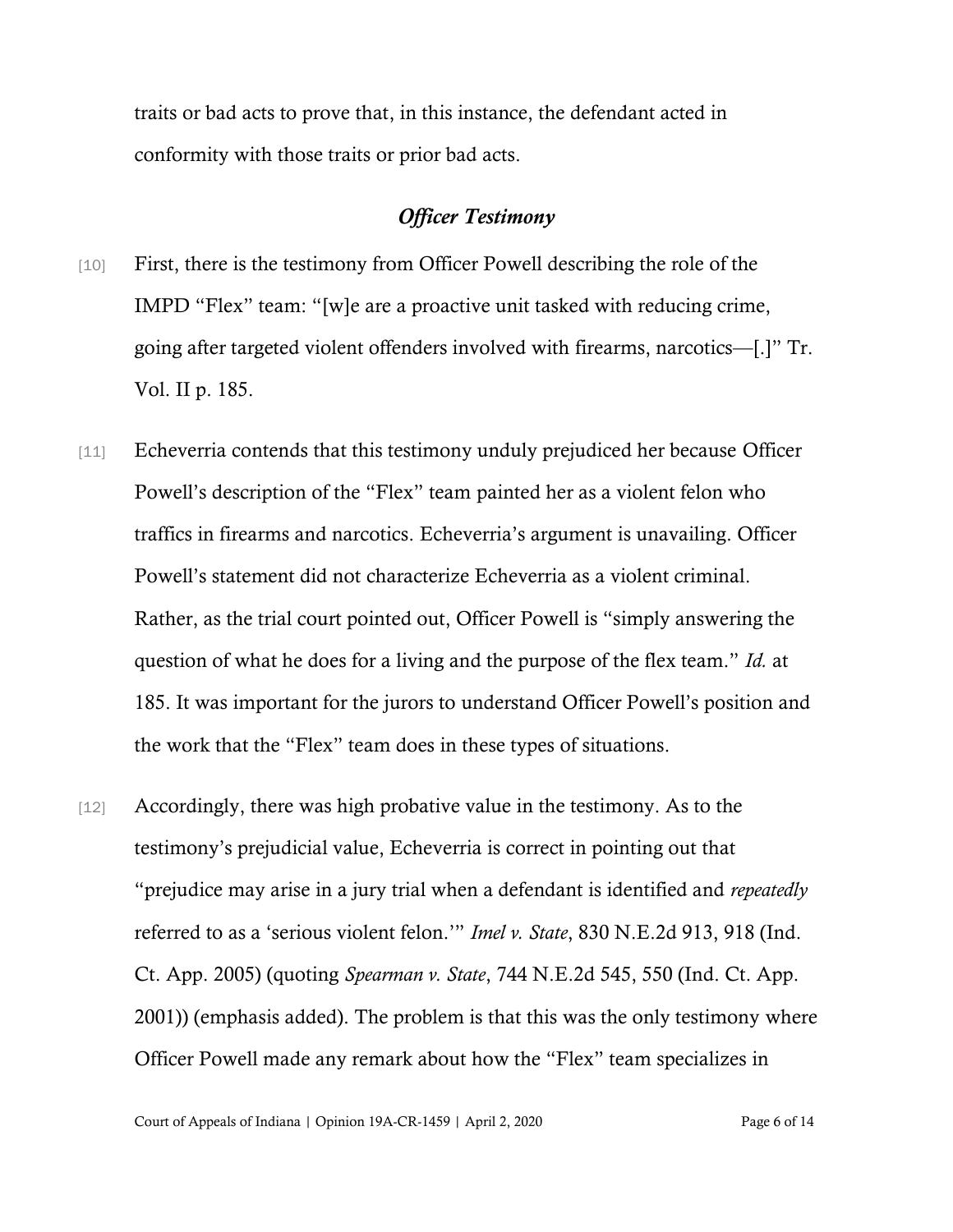targeting violent offenders. Thereafter, Officer Powell answered questions about the situation based on first-hand, personal experience and never directly characterized Echeverria as violent. In weighing this testimony's probative value with its prejudicial effect, we have a difficult time believing that Echeverria was unduly prejudiced by this lone statement. Thus, the trial court did not err by admitting this evidence.

### *Ledgers*

- [13] Next, there are the ledgers. The roughly twenty-eight pages of ledgers contained names, dates, and dollar amounts allegedly connected with Echeverria's prior drug transactions.
- [14] As a preliminary matter, Indiana Evidence Rule 404(b)(2), states, in relevant part, the following:

(2) . . . On request by a defendant in a criminal case, the prosecutor must:

> (A) provide reasonable notice of the general nature of any such evidence [of crimes, wrongs, or other acts] that the prosecutor intends to offer at trial; and

> (B) do so before trial—or during trial if the court, for good cause, excuses lack of pretrial notice.

According to Echeverria, in order for the State to permissibly use the ledgers as 404(b) evidence, the State has to provide her with information about the nature of the evidence or, in the alternative, receive explicit permission from the trial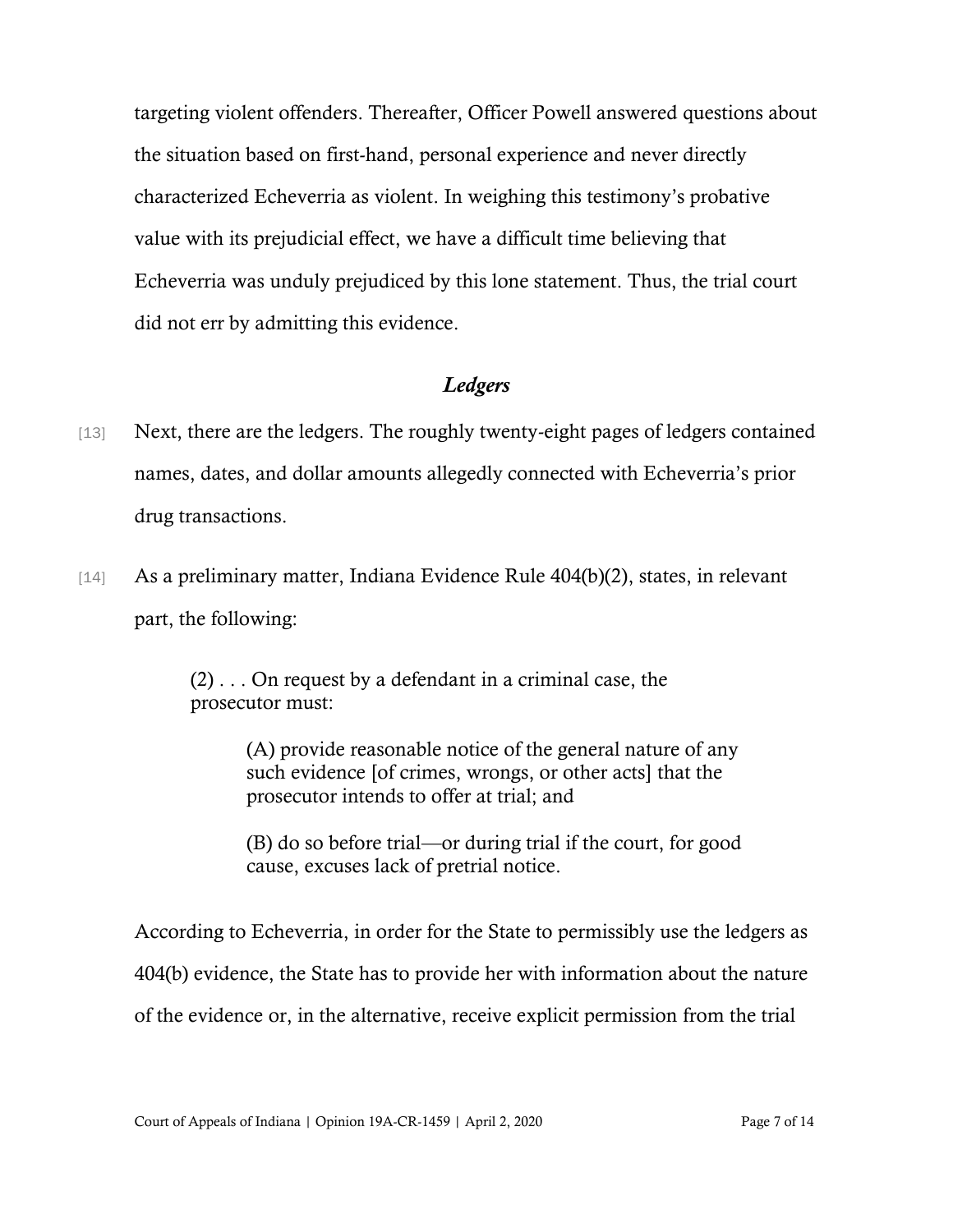court to introduce the ledgers during trial. *See, e.g.*, *Hatcher v. State*, 735 N.E.2d 1155, 1158 (Ind. 2000).

- [15] However, it is well established that "[d]etermining whether the State's notice was reasonable requires an examination of whether the *purpose* of the notice provision was achieved in light of the circumstances of a particular case." *Id.* (emphasis in original). And in this particular case, the State provided Echeverria with photocopies of the ledgers at least three days before trial, and there was a high likelihood of Echeverria knowing that the State would enter the ledgers as evidence. After all, the officers questioned Echeverria about the items found on the night of the search, and Echeverria knew that she had been charged with serious drug offenses. Further, the fact that Echeverria specifically requested copies of the ledgers demonstrates that she knew the general nature of the evidence that the State would introduce at trial. Based on these circumstances, it is apparent that Echeverria did, in fact, have reasonable notice of the State's intent to use the ledgers as evidence. With this information in mind, the State met its burden, and there was no violation of 404(b)'s notice requirement.
- [16] In terms of whether the ledgers were unduly prejudicial, for 404(b) evidence, the trial court had to (1) determine whether the evidence of other crimes, wrongs, or acts is relevant to a matter at issue other than a person's propensity to engage in similar criminal behavior; and then (2) balance the probative value of that evidence against its prejudicial effect. *Bassett v. State*, 795 N.E.2d 1050, 1053 (Ind. 2003).

Court of Appeals of Indiana | Opinion 19A-CR-1459 | April 2, 2020 Page 8 of 14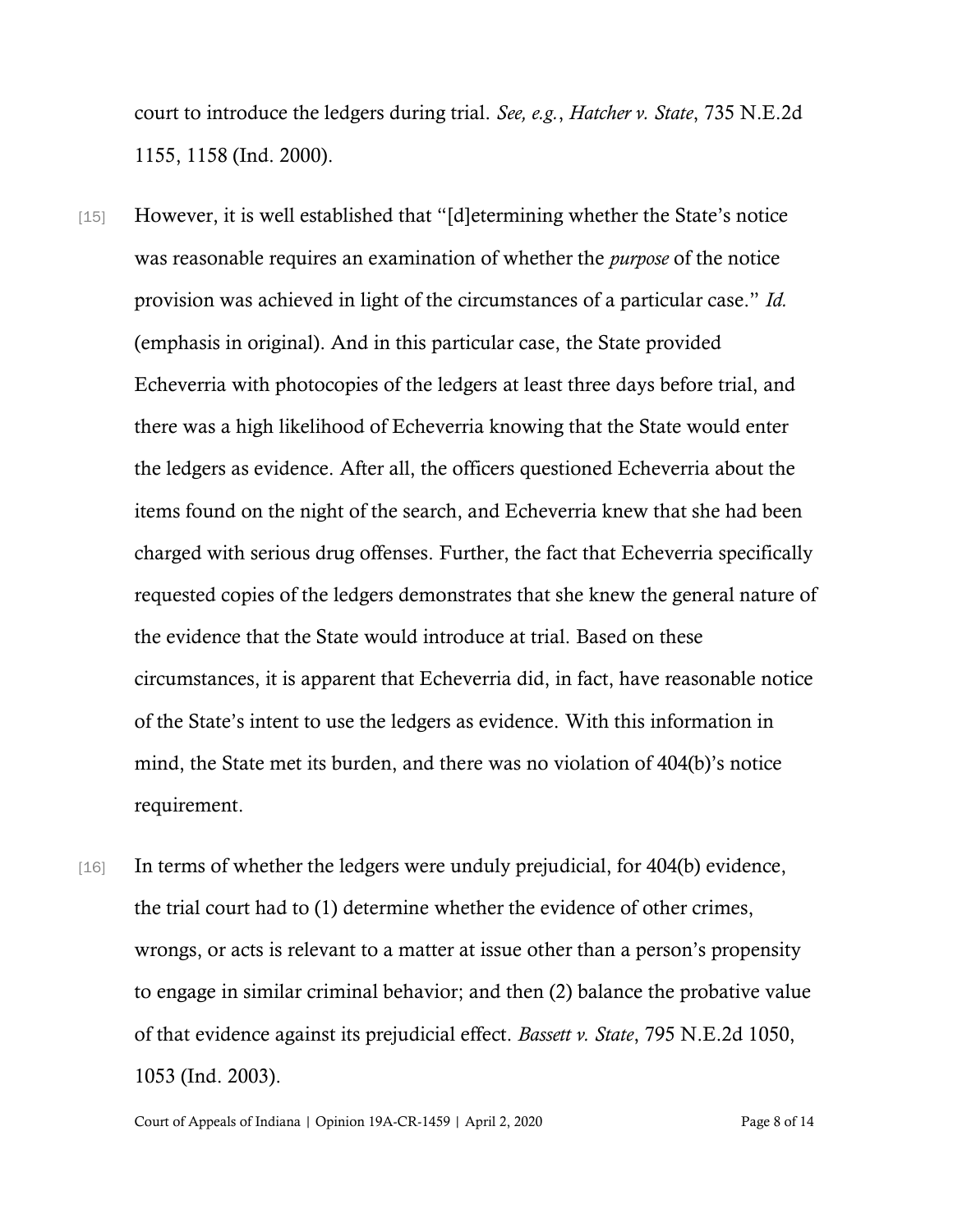- [17] We concede that Echeverria raises strong arguments about how the ledgers might impugn her character and paint her as a repeat narcotics dealer. After all, the ledgers show names, dates, and inscriptions of past drug deals all connected with Echeverria's actions. So, in that sense, the ledgers are somewhat prejudicial and potentially violate Rule 404(b)'s strictures. However, to say that the ledgers have no probative value is simply incorrect.
- [18] As the State highlights, "the ledger is a tool commonly used by drug dealers, and [Echeverria's] mere possession of the ledgers was evidence of her present intent to deal." Appellee's Br. p. 16. We agree. Indiana Evidence Rule 404(b)(2) permits evidence of a crime, wrong, or other inadmissible act for purposes other than to prove a person's character, "such as proving motive, opportunity, intent, preparation, plan, knowledge, identity, absence of mistake, or lack of accident." In this instance, the ledger can be proffered, along with other evidence discovered by the SWAT and "Flex" teams, to show Echeverria's intent to deal in illegal narcotics. Additionally, the ledgers could be proffered to identify Echeverria and showcase that she, as opposed to any other occupants of the house, is the one currently dealing in methamphetamine and heroin. Further, the ledgers demonstrate Echeverria's preparation for subsequent drug transactions, especially considering that the ledgers were found alongside drug scales with residue on them, large sums of money, and huge quantities of the drugs themselves.
- Court of Appeals of Indiana | Opinion 19A-CR-1459 | April 2, 2020 Page 9 of 14 [19] The ledgers have substantial probative value for purposes of establishing intent, identity, or even preparation, and while they might have some prejudicial effect,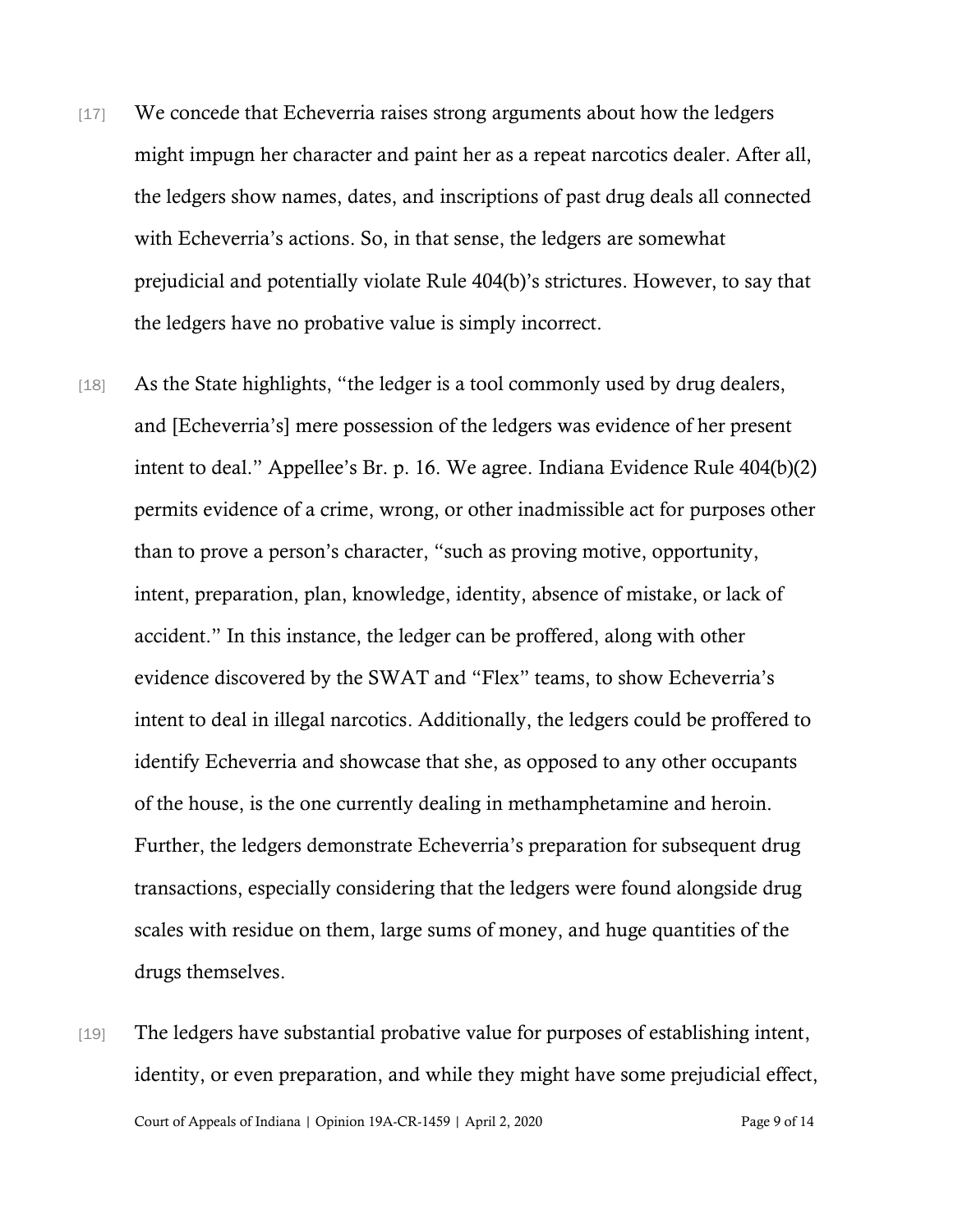it does not outweigh their probative value. As such, the trial court did not err when it admitted these ledgers into evidence.

#### *Firearms*

- [20] Finally, there are the four firearms. Echeverria argues that the introduction of the four firearms unduly prejudiced her and irreparably painted her as a violent individual. According to Echeverria, "[t]he State should not have been allowed to bring the guns in the courtroom for the jury's review when neither firearms nor violence was an element of [Echeverria's] charged offenses." Appellant's Br. p. 31.
- [21] As a preliminary matter, Echeverria is correct in citing *Brown v. State*, in which this Court ruled that the State's introduction of a shotgun, duct tape, and ski masks "had no relevancy to the issue of Brown's guilt or innocence on the charge of possessing an unlicensed handgun, nor do they prove or disprove any material fact in this case." 747 N.E.2d 66, 68 (Ind. Ct. App. 2001). The *Brown*  Court went on to state that even if the evidence had "but a scintilla of relevancy," it would nevertheless be unduly prejudicial and irreparably harm the defendant. *Id.* at 69. Here, because possession or use of a firearm does not comprise any elements of the crimes with which Echeverria was charged, the introduction and admission of the firearms did, in some capacity, prejudice Echeverria's case.
- [22] However, the nature of Echeverria's criminal charges is different from that in *Brown*. Echeverria was charged with Level 2 felony dealing in

Court of Appeals of Indiana | Opinion 19A-CR-1459 | April 2, 2020 Page 10 of 14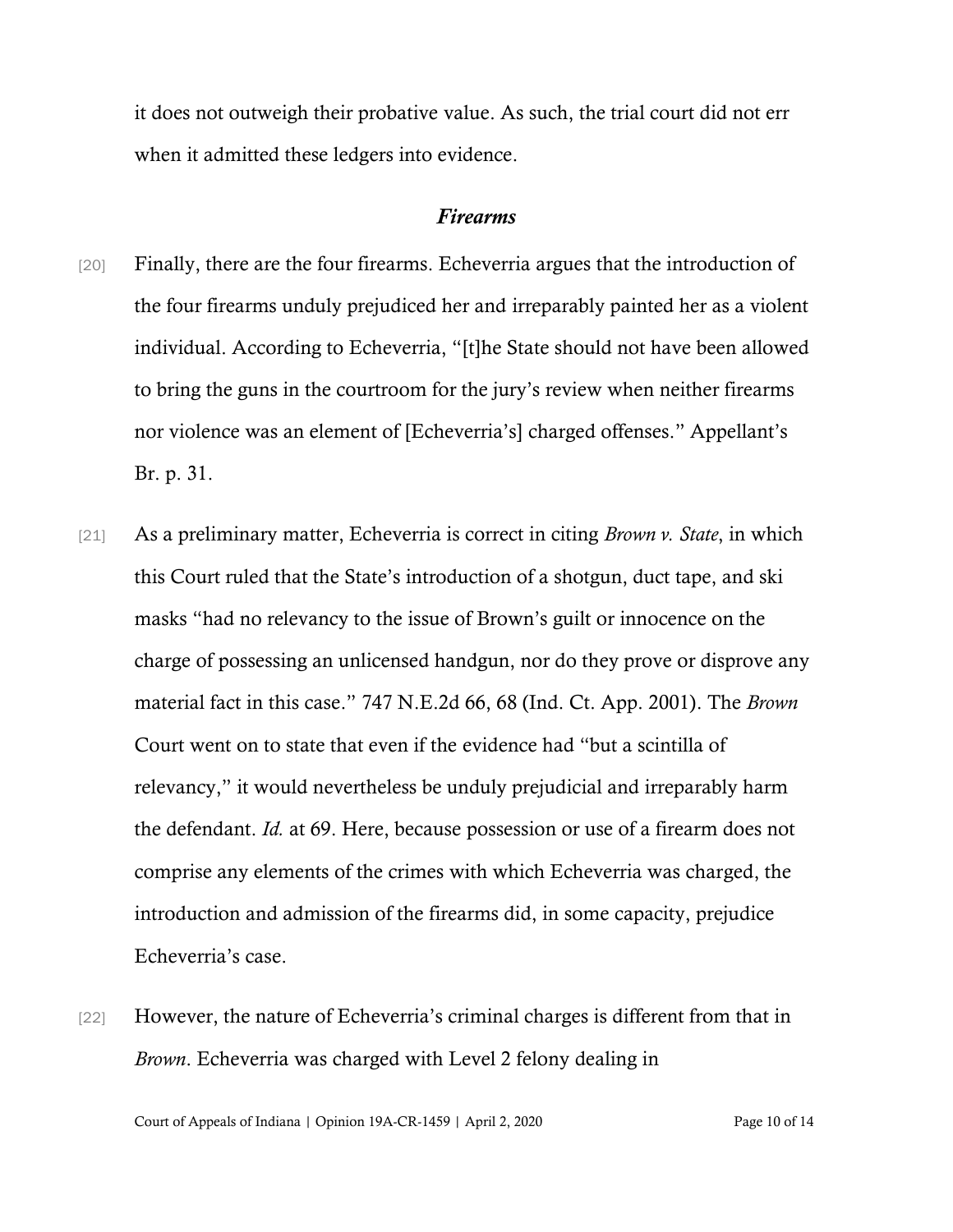methamphetamine and in a narcotic drug, and our Supreme Court has previously held that the presence or possession of a firearm near or by a criminal defendant, along with a significant amount of drugs and paraphernalia, can support a conclusion that the defendant had the intent to deliver. *J.L.H. v. State*, 642 N.E.2d 1368, 1370 (Ind. 1994). In other words, the firearms here have probative value—to prove Echeverria's intent to deal in narcotics. As the State points out, "the four guns in this case made it more probable that [Echeverria] intended to distribute the large amount of methamphetamine and heroin." Appellee's Br. p. 19. Thus, the trial court did not err by admitting this evidence.

### *Harmless Error*

- [23] We concede that the ledgers and the four firearms had some prejudicial effect for Echeverria's case. However, even if we were to find that the trial court erred by admitting them as evidence, that error was, at most, harmless. "Errors in the admission or exclusion of evidence are to be disregarded as harmless error unless they affect the substantial rights of the party." *Corbett v. State*, 764 N.E.2d 622, 628 (Ind. 2002). Specifically, we look at whether the defendant's convictions were supported by substantial independent evidence of guilt and whether the challenged evidence contributed to the conviction. *Maffett v. State*, 113 N.E.3d 278, 283 (Ind. Ct. App. 2018).
- Court of Appeals of Indiana | Opinion 19A-CR-1459 | April 2, 2020 Page 11 of 14 [24] In looking at the record as a whole, we find that there was overwhelming independent evidence supporting Echeverria's convictions. Echeverria herself confessed to dealing in large quantities of drugs in order to pay off her son's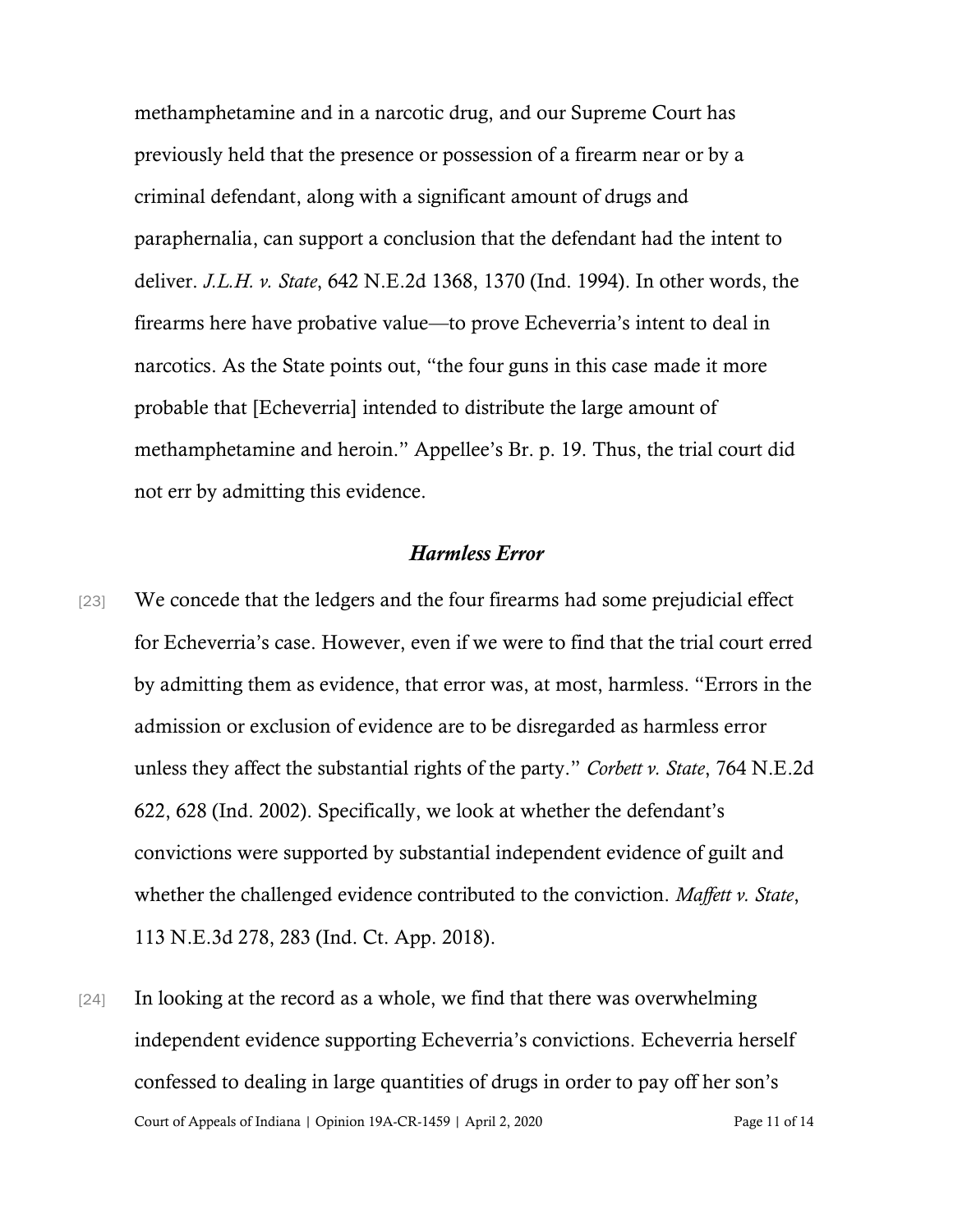outstanding debts; her clothes and possessions were intermingled with the drugs and paraphernalia, *Henderson v. State*, 715 N.E.2d 833, 836 (Ind. 1999) (reiterating that mingling of contraband with defendant's own possessions implies control); law enforcement discovered excessive amounts of cash; and, most importantly, there were large quantities of drugs, scales, and paraphernalia for dealing found inside the home, *Beverly v. State*, 543 N.E.2d 1111, 1115 (Ind. 1989) (finding that "evidence of appellant's possession of a large quantity of drugs and the paraphernalia necessary to cut, package, and sell it" is sufficient to sustain a conviction for possession with intent to deliver); *see also McGuire v. State*, 613 N.E.2d 861, 864 (Ind. Ct. App. 1993) (holding that circumstantial evidence of intent to deliver, such as possession of a large quantity of drugs, large amounts of currency, scales, plastic bags, a loaded firearm, and other paraphernalia can support a conviction).

[25] The substantial independent evidence in the record demonstrates that Echeverria would have been convicted of the two dealing charges irrespective of the admission or exclusion of the ledgers or firearms. And on the whole, the discussion surrounding the contested evidence comprised only a short amount of time during the course of Echeverria's three-day trial. This makes it all the more likely that the officer's testimony, the ledgers, and the four firearms did not affect Echeverria's substantial rights. Accordingly, because the trial court committed, at most, only harmless error, we will not reverse the trial court's admission decisions on this basis.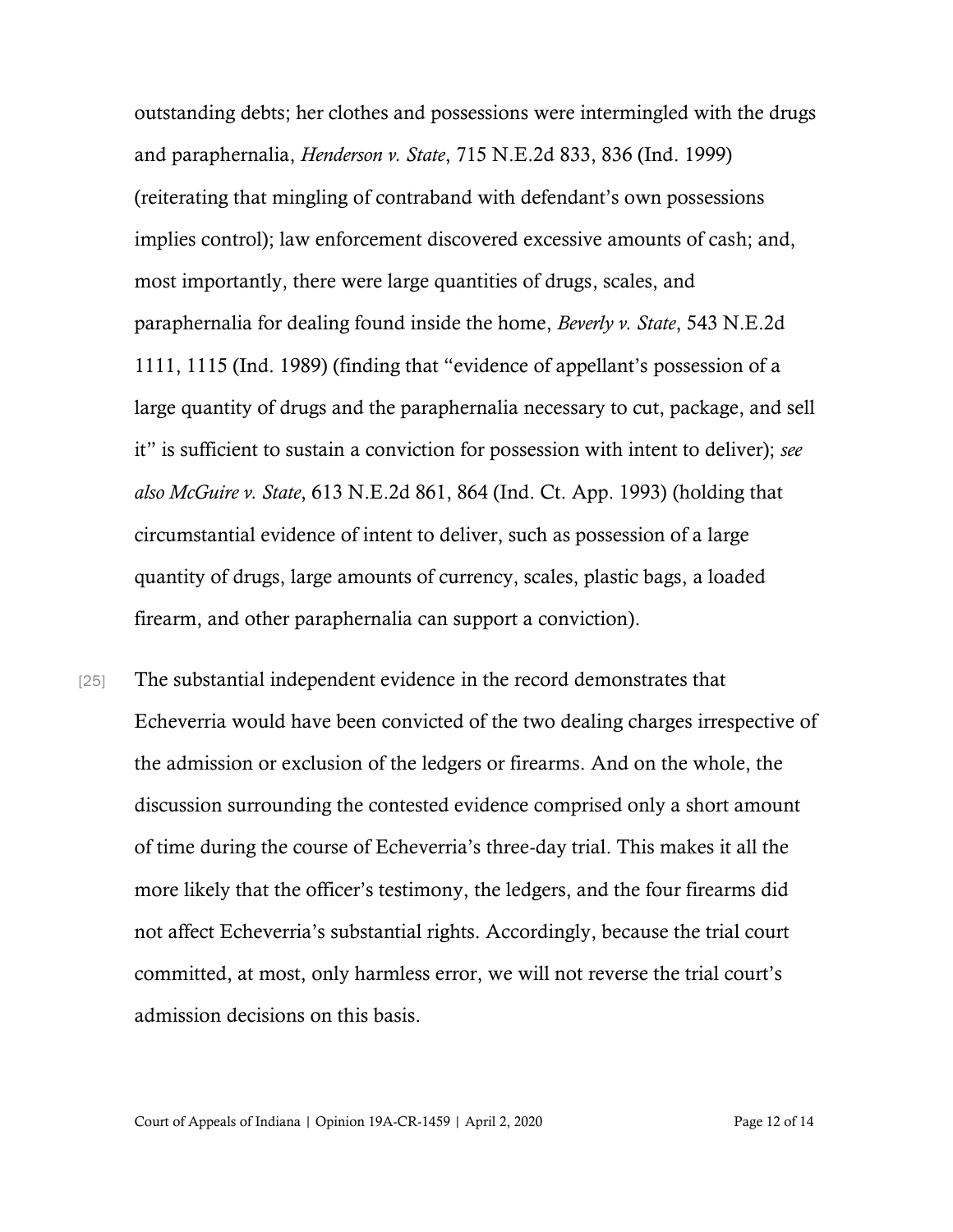# II. Pre-Sentence Investigation Report

- [26] Next, Echeverria argues that she did not have a fair opportunity to contest the contents of her PSI because it was furnished to her just before her sentencing hearing.
- [27] Pursuant to Indiana Code section 35-38-1-12(b), "[t]he court shall furnish the factual contents of the presentence investigation or a copy of the presentence report *sufficiently in advance* of sentencing so that the defendant will be afforded a fair opportunity to controvert the material included." (Emphasis added). As a general matter, "it would be better if trial courts routinely made sure the presentence report was available more than one day before the sentencing hearing[.] *Lang v. State*, 461 N.E.2d 1110, 1114 (Ind. 1984). However, "it is incumbent upon [the] defendant to show how [she] was prejudiced by a short time period within which to review a pre-sentence report." *Goudy v. State*, 689 N.E.2d 686, 699 (Ind. 1997).
- [28] The State provided Echeverria with the PSI on May 9, 2019—one day before her sentencing hearing. It is undisputed, however, that the initial May 10, 2019, sentencing hearing was continued to May 29, 2019. So, while Echeverria received her PSI just one day before the initial sentencing hearing, the trial court effectively gave Echeverria another nineteen days within which to evaluate the PSI's contents. As such, Echeverria had more than enough time to review and dispute the contents of her PSI before the trial court conducted its